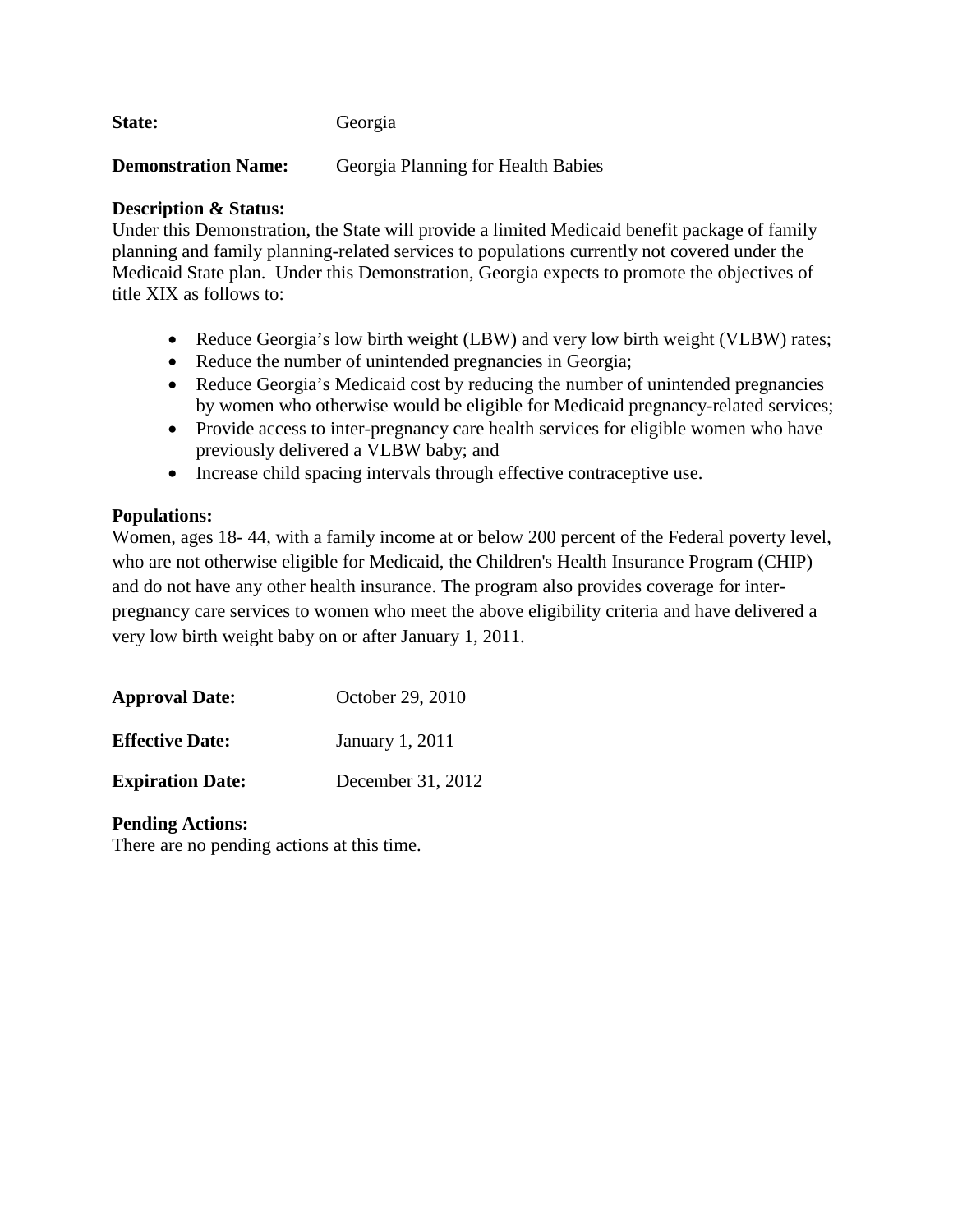## **GEORGIA SECTION 1115 FAMILY PLANNING DEMONSTRATION FACT SHEET**

## **Program Name**: **Georgia Planning for Healthy Babies**

#### **Initial Application**

| Date Proposal Submitted: | February 19, 2010 |
|--------------------------|-------------------|
| Date Proposal Approved:  | October 29, 2010  |
| Date of Implementation:  | January 1, 2011   |
| <b>Expiration Date:</b>  | December 31, 2013 |

## **SUMMARY**

The Georgia Planning for Healthy Babies Demonstration provides family planning and family planning related services to women, ages 18- 44, with a family income at or below 200 percent of the Federal poverty level, who are not otherwise eligible for Medicaid, the Children's Health Insurance Program (CHIP) and do not have any other health insurance. The program also provides coverage for inter-pregnancy care services to women who meet the above eligibility criteria and have delivered a very low birth weight baby on or after January 1, 2011.

# **ELIGIBILITY**

The Demonstration currently provides family planning and family planning-related services for women, ages 18 through 44, meeting the following criteria who are not otherwise eligible for Medicaid, Children's Health Insurance Plan (CHIP) or have any other health insurance coverage:

• Women who have family income at or below 200 percent of the FPL.

The Demonstration also provides coverage for inter-pregnancy care services to those women who meet the above criteria and have delivered a very low weight baby on or after January 1, 2011.

#### **DELIVERY SYSTEM**

The benefits for this Demonstration are offered through a managed care delivery system.

#### **BENEFITS**

Family planning services and supplies are those services and supplies whose primary purpose is family planning and which are provided in a family planning setting, such as approved methods of contraception, sexually transmitted infection (STI)/sexually transmitted disease (STD) testing, Pap smears and pelvic exams, contraceptive management, patient education and counseling.

Family planning-related services and supplies are defined as those services provided as part of or as follow-up to a family planning visit. Such services are provided because a "family planningrelated" problem was identified and/or diagnosed during a routine or periodic family planning visit, such as a colposcopy or repeat Pap smears as follow up to an abnormal Pap smear, and drugs/treatment for STIs/STDs.